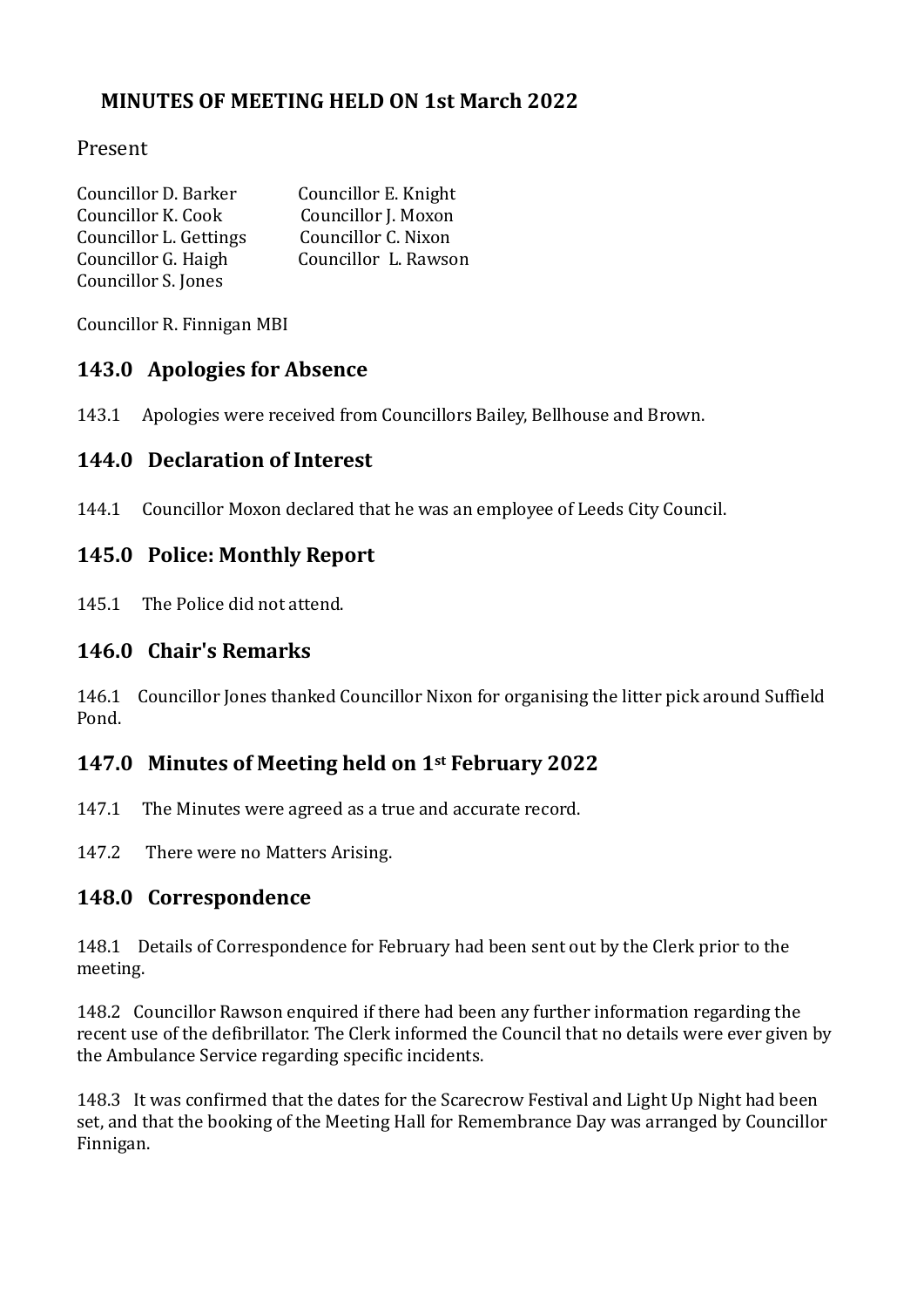# **149.0 Village Maintenance**

149.1 Councillor Moxon updated the Council on the proposed movement of trees from Church Avenue to Gildersome Primary School. He advised that Parks and Countryside proposed to remove them on 14th March and reseed the area at Church Avenue. The plan was to then re-site the trees at the Primary School, following the existing hedge line along the boundary. This was subject to a site meeting with the Ranger and confirmation with the school. Councillor Moxon suggested that some community help might be required with the planting.

149.2 The Clerk advised that the seats damaged on the Green belonged to LCC. Discussion took place regarding the replacement process and it was decided that the quickest route would be via the Parish Council's insurance.

## **150.0 Landscape Projects**

150.1 Councillor Haigh reported that the laurel bushes had been planted along the boundary with the adjacent houses and the next step was for David Cowburn to put the large stones in position.

150.2 Councillor Nixon advised that resident Ken Kitney had sadly died, and suggested that other residents might wish to carry on taking care of the area of land Mr Kitney had cultivated near Moorland Avenue.

## **151.0 Highways Issues**

151.1 The Clerk reported that she had not received a reply from Highways regarding the SID on Town Street. Councillor Finnigan to make enquiries.

151.2 The Clerk confirmed that all the yellow lines at Street Lane had finally been extended to their correct length.

## **152.0 Street Lane: District Improvement Grant**

152.1 Councillor Finnigan advised that a grant of around £17,000 was available under Leeds City Council's regeneration programme to support district centres and commercial properties. Discussion took place regarding two areas in Gildersome which might fall into this category – the parade of shops at Street Lane and the area outside the Meeting Hall. As ideas were to be submitted before the end of March it was decided to arrange a site meeting with officers to clarify requirements and put forward specific landscaping ideas.

## **153.0 Future Events**

153.1 The Clerk confirmed that the Meeting Hall had been booked for all events.

153.2 It was agreed to purchase a flowering cherry tree to plant in commemoration of the Queen's Platinum Jubilee. The Clerk to order a plaque from Royal British Legion Industries.

## **154.0 Footpaths**

154.1 Councillor Knight advised that there was nothing to report as he was still awaiting a site meeting with Bob Buckenham.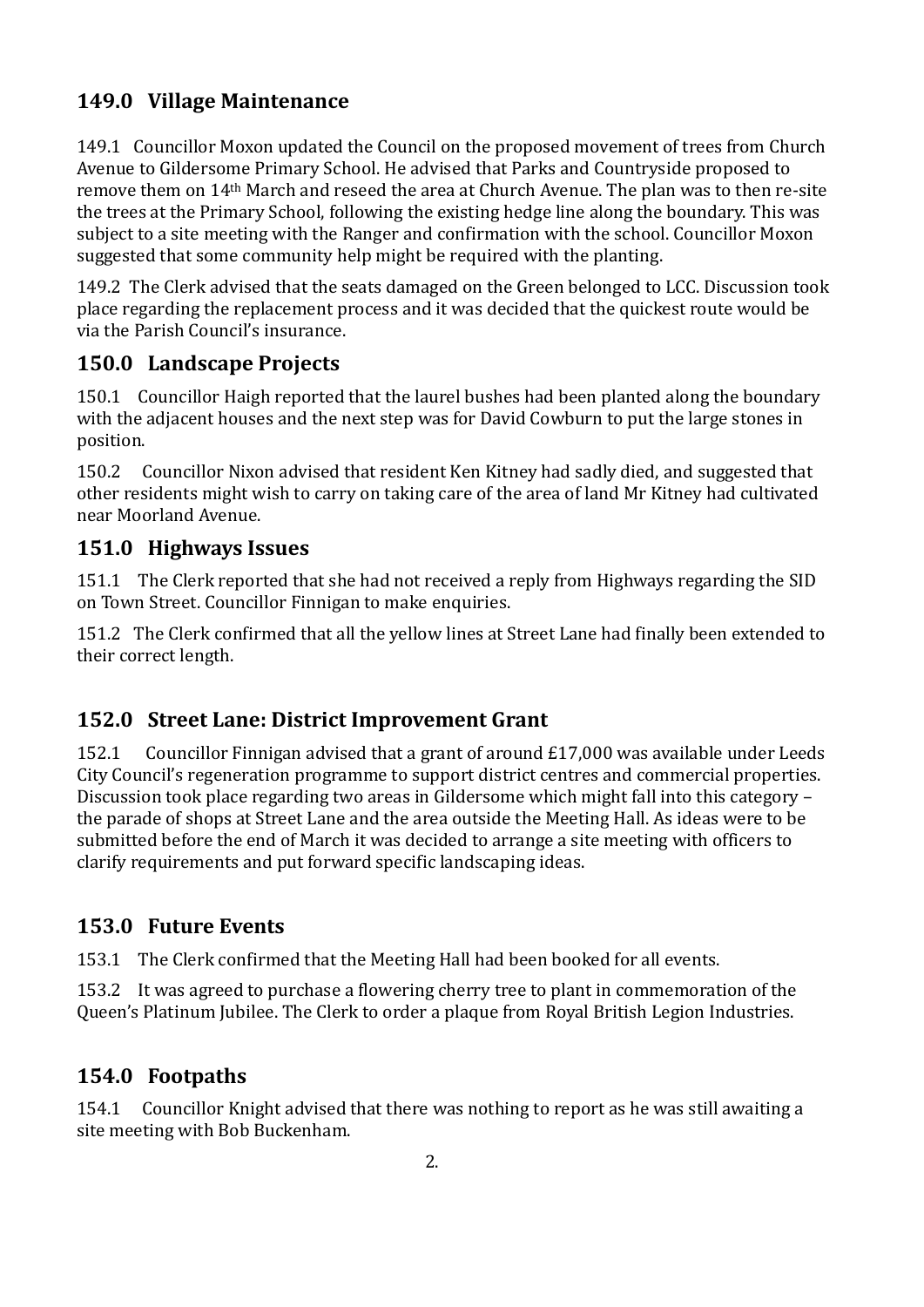## **155.0 Planning**

155.1 Councillor Cook confirmed that she had prepared a list of all applications and decisions for February. These had been sent to all councillors prior to the meeting and posted on the Parish Council's website.

155.2 Councillor Cook raised concerns over a recent planning application at Springfield Villas in Gildersome. Councillor Barker had compiled a comprehensive letter regarding the application and this would be sent to Planning Services as a comment from the Parish Council.

## **156.0 Finance / Funding for MUGA Lighting**

(The Clerk had sent out the following Finance Report prior to the Meeting.)

#### **Finance Report – February 2021**

156.1 The balance on the Parish Council's **Current Account** currently stands at: £10,941.89

#### 156.2 Payments made via Bankline:

| HMRC/December PAYE                      | 98.00   |
|-----------------------------------------|---------|
| KreativeInc/Monthly Host Fee            | 10.00   |
| Starboard Systems/Renewal               | 345.60  |
| <b>GOShred/Document Diposal</b>         | 58.80   |
| P.Brown/Laurel Bushes/Landscape Project | 960.00  |
| P.May/January Salary                    | 391.87  |
| <b>Bankline Fee</b>                     | 2.40    |
|                                         | 1866.67 |
|                                         |         |

**TOTAL 1866.67**

#### 156.3 The balance on the Parish Council's **Reserve Account** currently stands at: £24,431.19

156.4 Councillor Jones stated that the estimated cost of lighting the MUGA could be around £500 per annum. It was proposed and agreed that the Parish Council fund this cost

## **157.0 Grant Application**

157.1 There were non.

#### **158**.**0 Date of Next Meeting**

158.1 The next Council Meeting to be held on Tuesday 5th April 2022, at 7.00pm, at Gildersome Primary School.